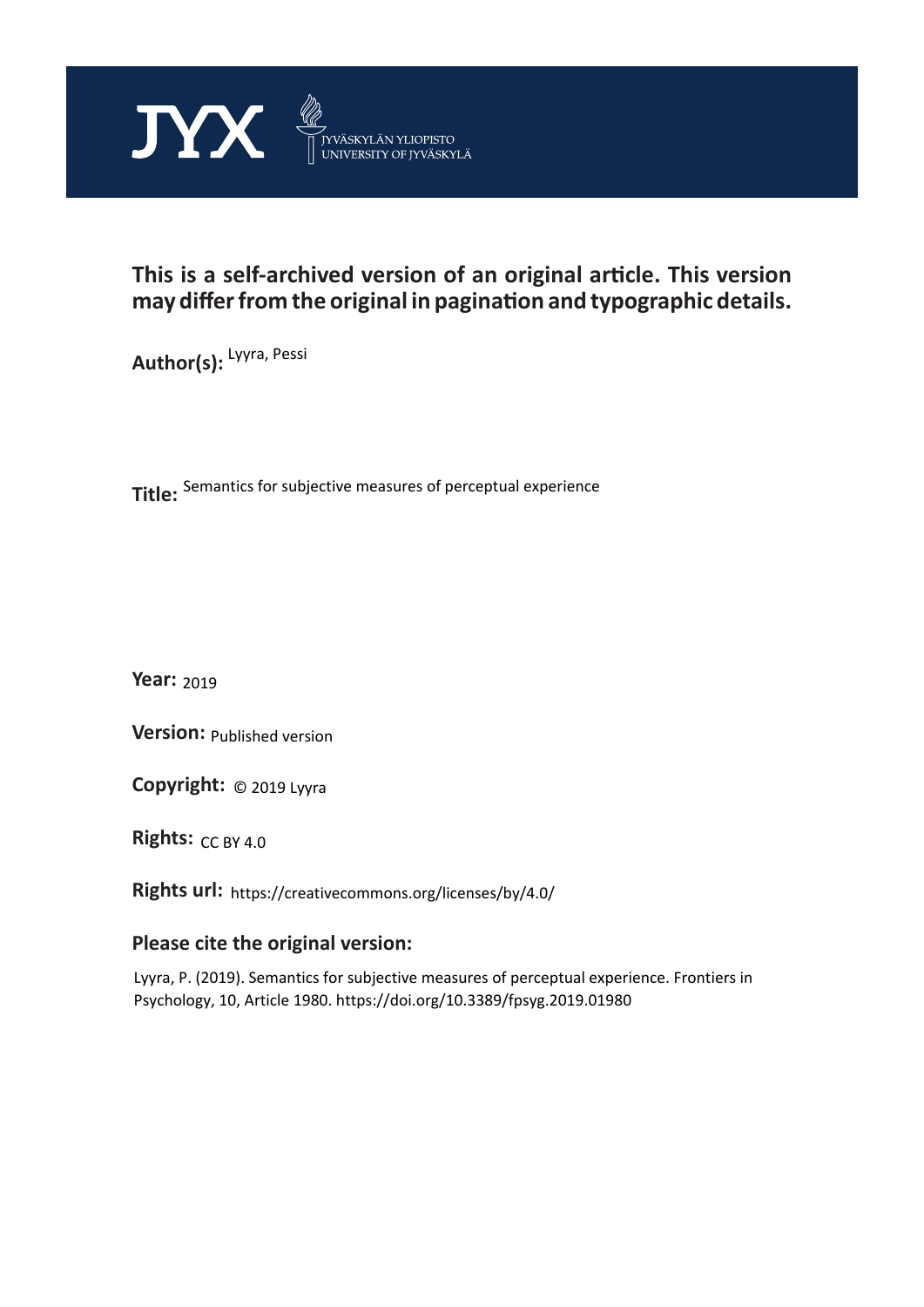



# [Semantics for Subjective Measures](https://www.frontiersin.org/articles/10.3389/fpsyg.2019.01980/full) of Perceptual Experience

[Pessi Lyyra\\*](http://loop.frontiersin.org/people/41235/overview)

Department of Psychology, University of Jyväskylä, Jyväskylä, Finland

Keywords: subjective measures of consciousness, introspective measures of consciousness, introspection, confidence rating, metacognition, experiential concepts

## INTRODUCTION

After decades devoted to appreciating the subjective character of consciousness, the discipline of consciousness research still seems haunted by how to measure subjective perceptual experience. In visual tasks, performance as an objective measure typically reflects the quality of perceptual experience. Close to the perceptual threshold, however, non-conscious perception begins to undermine the validity of this approach. Providing support for absence of conscious awareness of a stimulus, inferred from participant's inability to report on it [\(Hannula et al., 2005\)](#page-4-0), is possible using statistical power, confidence intervals or Bayesian statistics [\(Dienes, 2014\)](#page-3-0). However, objective performance-based measures of perceptual experience remain indirect and limited in scope.

Self-ratings of performance (confidence ratings/post decision wagering) could reflect perceptual experience, even though temperament and response style bias the data [\(Schurger and Sher,](#page-4-1) [2008\)](#page-4-1). Recent studies indicating that confidence processing can work independently of perceptual experience further threaten the validity of these measures [\(Zehetleitner and Rausch, 2013;](#page-4-2) Jachs et al., [2015\)](#page-4-3). To date, "introspective" measures, designed to capture conscious perceptual experience as "stimulus visibility" (e.g., [Sergent and Dehaene, 2004;](#page-4-4) [Rausch and Zehetleitner, 2014;](#page-4-5) Rausch et al., [2015\)](#page-4-6), or by its clarity [\(Ramsøy and Overgaard, 2004;](#page-4-7) [Overgaard et al., 2006\)](#page-4-8) seem the most promising ones. [Overgaard et al. \(2006\)](#page-4-8), however, criticize measures using "stimulus visibility" as ambiguous; the participant may be reporting on either the stimulus or the perceptual experience. The authors present their Perceptual Awareness Scale (PAS) as a less ambiguous alternative (p. 702):

"When using PAS, it has been considered imperative that subjects be clearly instructed that they are to report "introspectively" [\(Ramsøy and Overgaard, 2004\)](#page-4-7). That is, they are to report about what they experience rather than report about stimulus features. [...]"

Because of the "transparency of experience" (e.g., [Tye, 2002\)](#page-4-9)—what we perceptually experience seems nothing over and above the stimulus features—what does it exactly mean to report on experience instead of stimuli? Subjective scales typically offer no further instruction or explanation, and the working of introspection has been largely taken for granted. Some promising, more philosophical views on introspection have been suggested (e.g., [Hatfield, 2005;](#page-4-10) Gallagher and Overgaard, [2006\)](#page-3-1), but they have not really affected the content or the use of subjective scales.

[Persuh \(2017\)](#page-4-11) recently contested the introspective measures claiming that, once quantified, the reports obtained using these scale are no more subjective than any other behavioral data. The ratings amount to nothing more than reports about perceptual discrimination between stimulus and background, similarly as with an objective measure. He concludes that:

"[S]ubjective measures do not assess the subjective character of our visual experience any better than objective measures. It follows that the "subjective" character of subjective measures is illusory and that subjective measures, like objective measures, estimate only performance on a discrimination task."

### **OPEN ACCESS**

#### Edited by:

Michał Wierzchon, Jagiellonian University, Poland

#### Reviewed by:

Natalia Zaretskaya, University of Graz, Austria

> \*Correspondence: Pessi Lyyra [pessi.lyyra@jyu.fi](mailto:pessi.lyyra@jyu.fi)

#### Specialty section:

This article was submitted to Consciousness Research, a section of the journal Frontiers in Psychology

Received: 07 May 2019 Accepted: 13 August 2019 Published: 27 August 2019

#### Citation:

Lyyra P (2019) Semantics for Subjective Measures of Perceptual Experience. Front. Psychol. 10:1980. doi: [10.3389/fpsyg.2019.01980](https://doi.org/10.3389/fpsyg.2019.01980)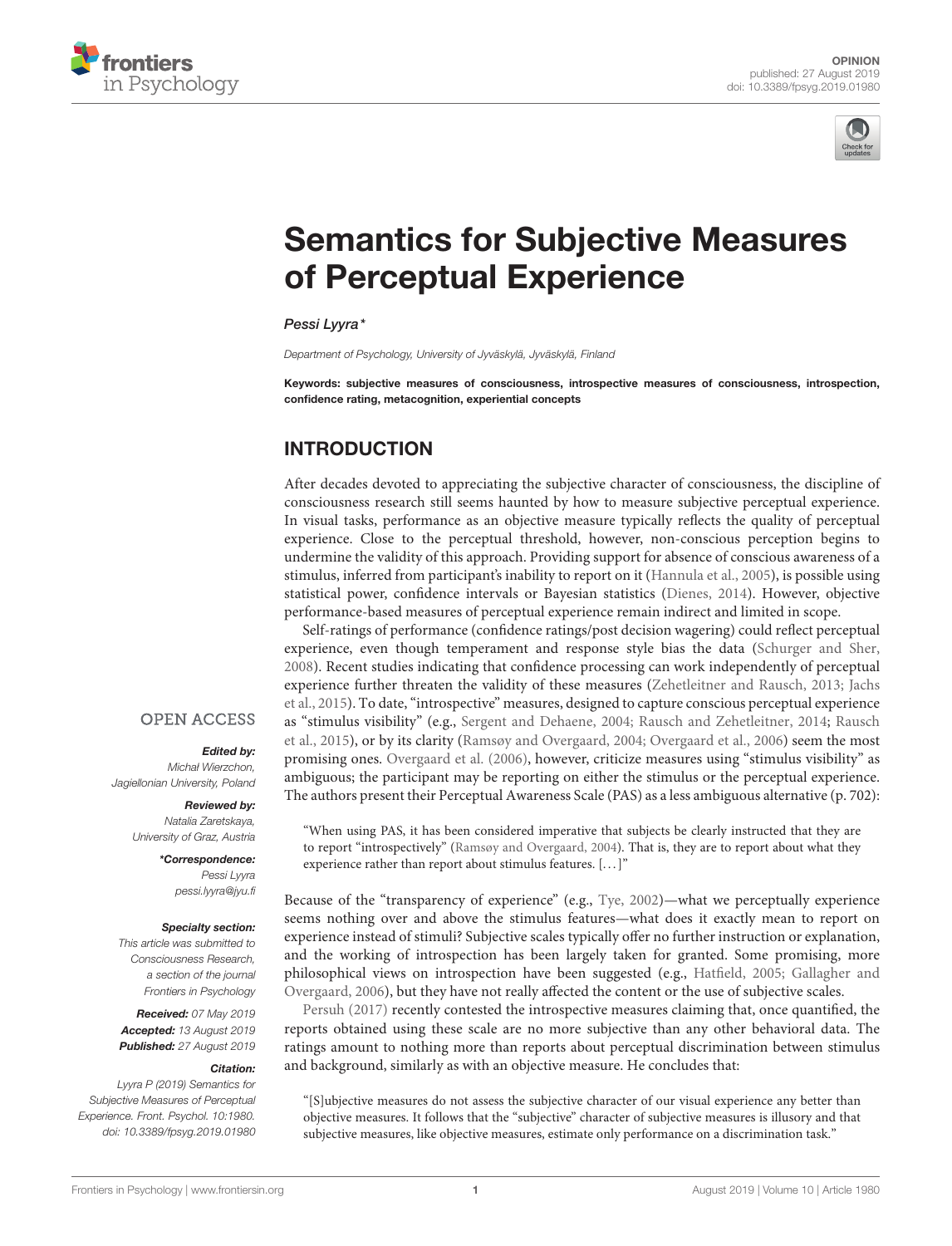Introspective measures thus continue to confuse researchers. So, how can a researcher instruct participants to report on their experience reliably and validly using these scales? If we take seriously the special epistemology of subjective experience, we should be able to construe the same for introspective measures. This, in my view, requires further clarification of what kind of content introspection can have in subjective measures of perceptual experience.

## INTROSPECTIVE CONTENT FOR SUBJECTIVE MEASURES OF PERCEPTUAL EXPERIENCE

The hot potato for semantics of experience has been whether the worldly object or the perceiver's internal constitution determine the content of a given perceptual experience. If only the worldly objects, recall the transitivity principle, whenever describing properties of experience, we necessarily describe properties of perceptual objects. Introspection would not be possible in any meaningful sense [\(Dretske, 1995,](#page-3-2) [1999\)](#page-3-3). In a visual threshold experiment, one could only report on a stimulus, as is the case with objective measures. Things get more interesting in trials with such false positives, in which a similar perceptual experience arises in the absence as in the presence of a stimulus. Studies using objective measures typically neglect these trials, or use them, together with false alarms based on motor errors or response bias, to estimate "response conservativity," as with d' as described by signal detection theory (e.g., [Green and Swets, 1988\)](#page-4-12). If the instruction is to report introspectively on experience, not the stimulus, then this is a mistake: the presence or absence of the stimulus should not make any difference. A subjective, minddependent content is required for introspective measures.

Obviously, both the stimulus and the perceiver's constitution play a role in the normal case, and these determine distinct dimensions of experiential content (cf. [Chalmers, 2002,](#page-3-4) [2004\)](#page-3-5): In addition to the accuracy conditions determined by the stimulus, perception carries information about the manner the stimulus appears to the observer (cf. [Gallagher and Overgaard, 2006\)](#page-3-1). The manner of appearance depends on the perceptual system, the state, and the expectations of the perceiving individual, along with contextual factors. The manner of appearing constitutes a possible content for introspection, as it can be construed more or less independently of the stimulus or its features.

Introspective measures, nevertheless, require specific instructions for the individual to access the correct dimension of experiential content. Cognitively, the introspective shift of focus on subjective experience requires use of second-order, "experiential" or "phenomenal" concepts (e.g., [Carruthers,](#page-3-6) [2000;](#page-3-6) [Alter and Walter, 2007\)](#page-3-7), which enable an individual to learn to focus and report on his/her experience instead of the stimuli. In the phenomenological theory, the corresponding conceptual shift, by which the naïve inclination about the reality of perceptual objects is suspended, is called "bracketing" (see, [Tufford and Newman, 2012\)](#page-4-13). Consider watching The Moon, and resist your naïve realist inclination. What remains for observation is your perceptual experience. You may discover that your visual field appears detailed around the point of focus, but becomes increasingly blurred toward periphery. Press your eyeball, and you may visually experience two blurred moons. You could even have a pareidolic experience as of a moon having a face (e.g., [Liu et al., 2014\)](#page-4-14). These are not stimulus features but those of your experience. Judgments about them are introspective judgments with their own stimulus independent accuracy conditions. The subject needs to be consulted about this experiential content, and no objective description can replace it.

Note that the specificity of the instruction determines the content of introspective reports. A veridical and a non-veridical stimulus may be experienced similarly. Even if the perceptual content were determined by the perceiver's state and constitution in the non-veridical case—only introspectable content were present—there would not be qualitative difference between introspection and perception! Instructed to report on the stimulus features, you would be mistaken about them, but when instructed to report introspectively using experiential concepts, you would be correct about your experience. Contrary to [Persuh](#page-4-11) [\(2017\)](#page-4-11), the reports can be quantified into data either reflecting subjective introspective content or objective accuracy, depending on the instruction. The objectiveness of the quantified data does not change what they represent.

Confidence judgments typically pose no challenge to individuals; we routinely assess our performance for accuracy, and their instructions do not require use of experiential concepts. Confidence processing occupies a central role in some recent influential representationalist frameworks, such as the "predictive processing" framework (e.g., [Friston, 2010;](#page-3-8) [Clark,](#page-3-9) [2013;](#page-3-9) [Hohwy, 2013\)](#page-4-15). On this view, perception is mostly top down prediction of the incoming input, based on a generative representational model of the world. Only the signal about the discrepant input travels bottom-up, and is used to update the model. For optimal updating, the input accuracy needs to be evaluated at every level of sensory processing. Our representations are thus statistical, including second-order statistics about the predicted signal-to-noise ratio of the sensory input. Confidence assessment thus permeates perception. If so, we should be able to say at which level of processing confidence ratings and introspective judgments in experimental tasks take place. My immediate impression is that confidence judgments are based on access to an end result of implicit confidence processing (see [Hohwy, 2013,](#page-4-15) p. ch. 9), not dependent on conscious perception. Contrary to [\(Overgaard and Sandberg,](#page-4-16) [2012\)](#page-4-16) view, compared to confidence measures, introspective measures thus seem to operate at a higher level of access to conscious contents, using experiential concepts, the application of which requires more training and conceptual care.

## OPERATIONALIZING INTROSPECTIVE CONTENT

The construct validity of an introspective measure depends on how well the use of experiential concepts is operationalized. Subjective measures are typically, and purposefully (Ramsøy and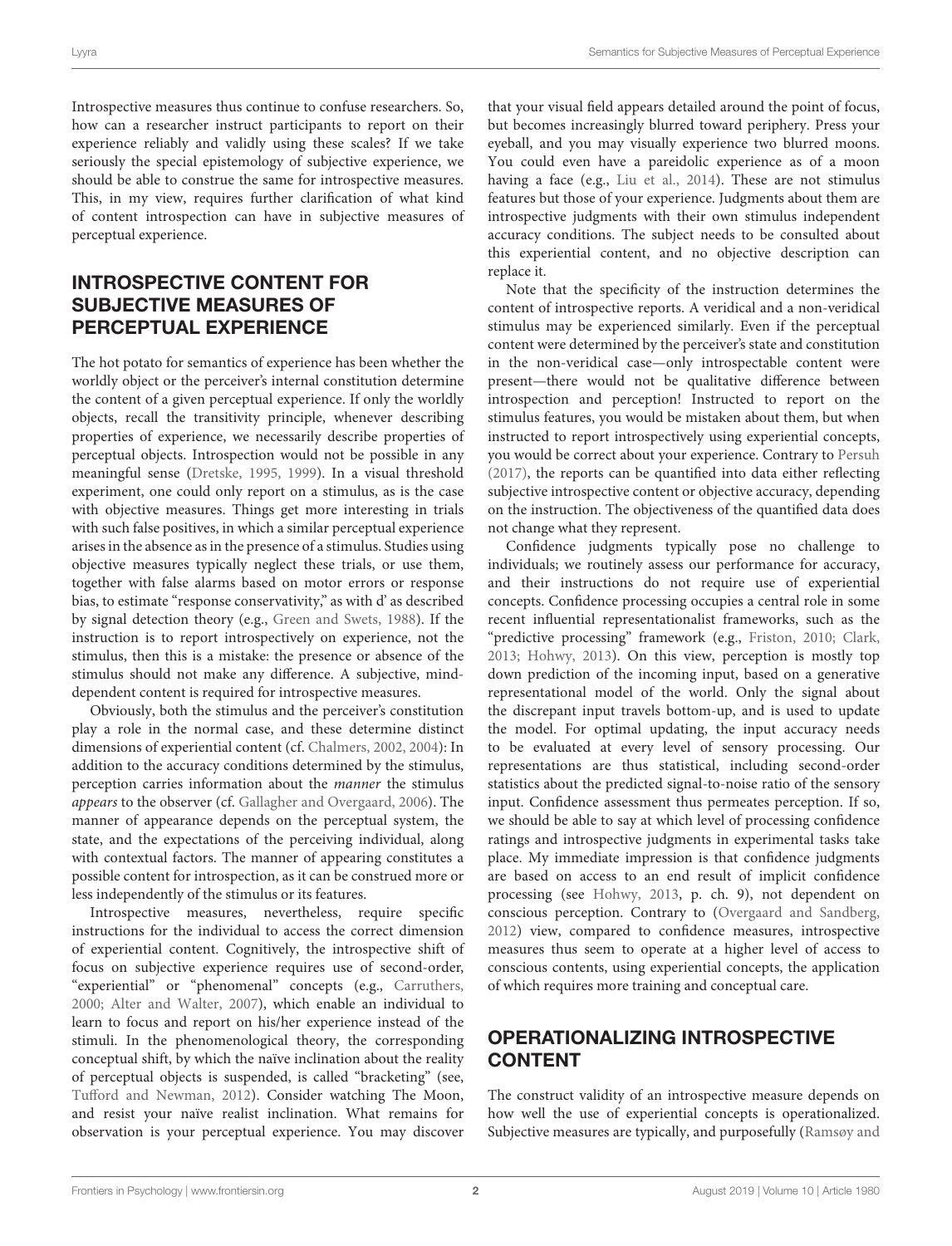Overgaard, [2004\)](#page-4-7), simple one-item scales, and the 4-points of the original version of PAS focus on the subconstruct of clarity of experience:

- 1. No experience. No impression of the stimulus is experienced. All answers are experienced as mere guessing.
- 2. Brief glimpse. A feeling that something was present, even though a content cannot be specified any further.
- 3. Almost clear experience. Feeling of having seen the stimulus, but being only somewhat sure about it.
- 4. Clear experience. Non-ambiguous experience of the stimulus.

The items of PAS are mostly formulated using experiential, second-order concepts of "glimpse," "feeling," and "experience," although alluding to the presence of "the" stimulus. The scale mostly seems a subjective measure of (the clarity of) visual experience, but some ambiguity is preserved, including its name. PAS validated by correlating it to stimulus durations [\(Overgaard et al., 2006\)](#page-4-8), and its metacognitive sensitivity evaluated by comparing it with confidence measures for which scale best predicts performance accuracy (see, e.g., Overgaard and Sandberg, [2012;](#page-4-16) [Rausch et al., 2015\)](#page-4-6). However, if the point is to focus on experience, this approach seems questionable; clarity of experience typically accompanies high confidence, but these two are dissociable. This could be another reason, in addition to differences in level of cognitive processing, scale criteria, and quantifying methods for introspective and confidence judgments, why comparing the scales has yielded conflicting results. Choice of the scale should be carefully considered against the specific purpose of the study [\(Rausch et al., 2015\)](#page-4-6). Introspective measures work best in probing the features of experiences per se, and PASlike scale captures well the gradualness of experience. The scope of PAS, however, becomes limited moving away from temporal visual threshold paradigms, and there is a need for corresponding systematic introspective scales for other experimental paradigms.

As for the issue of how well the participants are instructed to report introspectively, [Overgaard et al. \(2006\)](#page-4-8) insist that participants can manage this by sufficient training (cf. Lutz and Thompson, [2003\)](#page-4-17). Given this, [\(Persuh, 2017\)](#page-4-11) claim that PAS is a measure of figure–background discrimination, rather than introspective measure of subjective perceptual experience, seems unfounded.

The visibility scales, in turn, seem to occupy an intermediate position between introspective and performance measures.

## **REFERENCES**

- <span id="page-3-7"></span>Alter, T., and Walter, S. (2007). Phenomenal Concepts and Phenomenal Knowledge: New Essays on Consciousness and Physicalism. Oxford: Oxford University Press.
- <span id="page-3-10"></span>Bradley, M. M., and Lang, P. J. (1994). Measuring emotion: the self-assessment manikin and the semantic differential. J. Behav. Ther. Exp. Psychiatry 25, 49–59. Carruthers, P. (2000). Phenomenal Consciousness: A Naturalistic Theory. Oxford:
- <span id="page-3-6"></span>Oxford University Press.
- <span id="page-3-4"></span>Chalmers, D. (2002). "The components of content," in Philosophy of Mind: Classical and Contemporary Readings, ed D. Chalmers (Oxford: Oxford University Press), 608–633.
- <span id="page-3-5"></span>Chalmers, D. (2004). "The representational character of experience," in The Future for Philosophy, ed B. Leiter (Oxford: Oxford University Press), 153–181.

"Stimulus visibility" implicates both the visual experience and the presence of the stimulus, unless more specifically instructed. The intentionality of experience is included in the judgments about stimulus visibility. They could thus qualify half-introspective, conforming to the idea of two-dimensional semantics of experience. Some subjective measures of interoceptive bodily perception, such as pain [\(Garra et al., 2010\)](#page-4-18), or valence (Bradley and Lang, [1994\)](#page-3-10) may similarly appear ambiguous between experiences and bodily states; the manner of how the body is perceived seems to be built into them. These measures may also qualify as partly introspective. This is not necessarily a setback for the introspective nature of these measures, as long as researchers keep the difference between the two dimensions of their content duly in mind.

## RELEVANCE FOR CONSCIOUSNESS **RESEARCH**

The most important contribution of clarifying the semantics of introspection to consciousness research is providing conceptual resources for researchers to evaluate and develop their measures—how much they pertain to experience and how much to accuracy of perception about stimulus features. Keeping this in mind, the more ambiguous, or better "two-dimensional" scales work as proxies for introspection in the right context. The same should hold for objective behavioral or neural measures. A case can be made, though, that these measures acquire their validity from introspective reports, information about stimulus presence, and the divergence between them. Genuinely introspective reports are thus paramount for seeking the objective, neural or behavioral, correlates of perceptual experience, especially when we wish to correlate experience—not the presence of the stimulus—with our neural and behavioral responses.

## AUTHOR CONTRIBUTIONS

The author confirms being the sole contributor of this work and has approved it for publication.

## ACKNOWLEDGMENTS

The author wishes to Thank Emil Aaltonen Foundation for funding this research.

- <span id="page-3-9"></span>Clark, A. (2013). Whatever next? Predictive brains, situated agents, and the future of cognitive science. Behav. Brain Sci. [36, 181–204. doi: 10.1017/S0140525X120](https://doi.org/10.1017/S0140525X12000477) 00477
- <span id="page-3-0"></span>Dienes, Z. (2014). Using Bayes to get the most out of nonsignificant results. Front. Psychol. [5:781. doi: 10.3389/fpsyg.2014.](https://doi.org/10.3389/fpsyg.2014.00781) 00781
- <span id="page-3-2"></span>Dretske, F. (1995). Naturalizing the Mind. Cambridge, MA: MIT Press.
- <span id="page-3-3"></span>Dretske, F. (1999). The mind's awareness of itself. Philos. Stud. 95, 103–124.
- <span id="page-3-8"></span>Friston, K. (2010). The free-energy principle: a unified brain theory? Nat. Rev. Neurosci. 11, 127–138. doi: [10.1038/nrn2787](https://doi.org/10.1038/nrn2787)
- <span id="page-3-1"></span>Gallagher, S., and Overgaard, M. (2006). "Introspections without introspeculations," in Pain. New Essays on Its Nature and the Methodology of Its Study, ed M. Aydede (Cambridge, MA: MIT Press), 277–289.